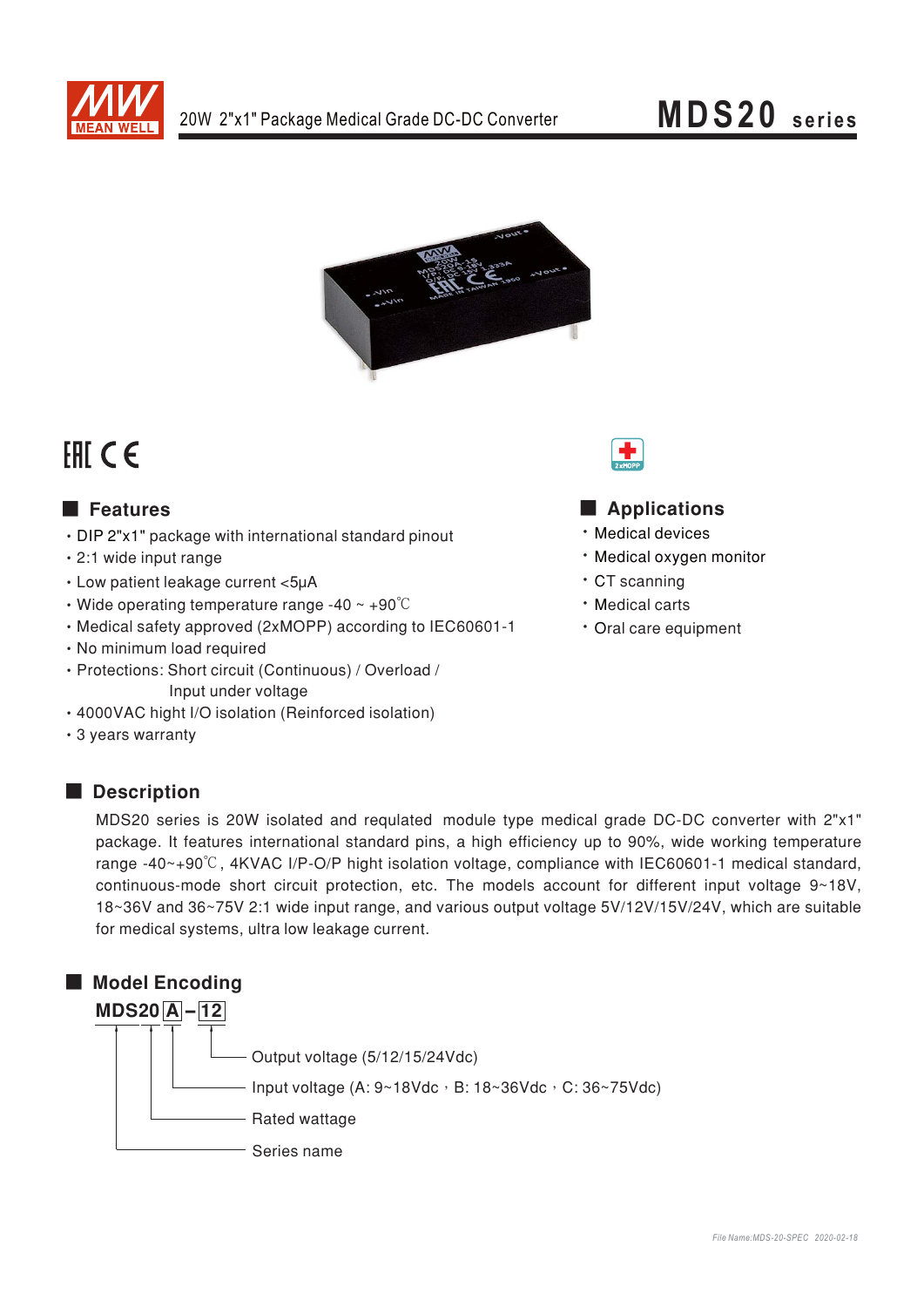

| <b>MODEL SELECTION TABLE</b> |                                 |                      |                  |                |                |                             |                                 |  |
|------------------------------|---------------------------------|----------------------|------------------|----------------|----------------|-----------------------------|---------------------------------|--|
|                              | <b>INPUT</b>                    |                      |                  | <b>OUTPUT</b>  |                |                             |                                 |  |
| ORDER NO.                    | <b>INPUT VOLTAGE</b><br>(RANGE) | <b>INPUT CURRENT</b> |                  | <b>OUTPUT</b>  | <b>OUTPUT</b>  | <b>EFFICIENCY</b><br>(Typ.) | <b>CAPACITOR LOAD</b><br>(MAX.) |  |
|                              |                                 | <b>NO LOAD</b>       | <b>FULL LOAD</b> | <b>VOLTAGE</b> | <b>CURRENT</b> |                             |                                 |  |
| <b>MDS20A-05</b>             | Normal 12V<br>$(9 - 18V)$       | 10mA                 | 1950mA           | 5V             | 4000mA         | 86%                         | 6800µF                          |  |
| <b>MDS20A-12</b>             |                                 | 10 <sub>m</sub> A    | 1950mA           | 12V            | 1670mA         | 89%                         | 1200µF                          |  |
| <b>MDS20A-15</b>             |                                 | 10mA                 | 1950mA           | 15V            | 1333mA         | 88%                         | $800\mu F$                      |  |
| <b>MDS20A-24</b>             |                                 | 10 <sub>m</sub> A    | 1950mA           | <b>24V</b>     | 833mA          | 88%                         | $300\mu F$                      |  |
| <b>MDS20B-05</b>             | Normal 24V<br>$(18 - 36V)$      | 7mA                  | 1000mA           | 5V             | 4000mA         | 86%                         | 6800µF                          |  |
| <b>MDS20B-12</b>             |                                 | 7mA                  | 1000mA           | 12V            | 1670mA         | 88%                         | 1200µF                          |  |
| <b>MDS20B-15</b>             |                                 | 7mA                  | 1000mA           | 15V            | 1333mA         | 88%                         | $800\mu F$                      |  |
| <b>MDS20B-24</b>             |                                 | 7 <sub>m</sub> A     | 1000mA           | <b>24V</b>     | 833mA          | 89%                         | $300\mu F$                      |  |
| <b>MDS20C-05</b>             |                                 | 5mA                  | 500mA            | $5\mathrm{V}$  | 4000mA         | 86%                         | 6800µF                          |  |
| <b>MDS20C-12</b>             | Normal 48V<br>$(36 - 75V)$      | 5mA                  | 500mA            | 12V            | 1670mA         | 89%                         | 1200µF                          |  |
| <b>MDS20C-15</b>             |                                 | 5mA                  | 500mA            | <b>15V</b>     | 1333mA         | 88%                         | $800\mu F$                      |  |
| <b>MDS20C-24</b>             |                                 | 5mA                  | 500mA            | <b>24V</b>     | 833mA          | 90%                         | $300\mu F$                      |  |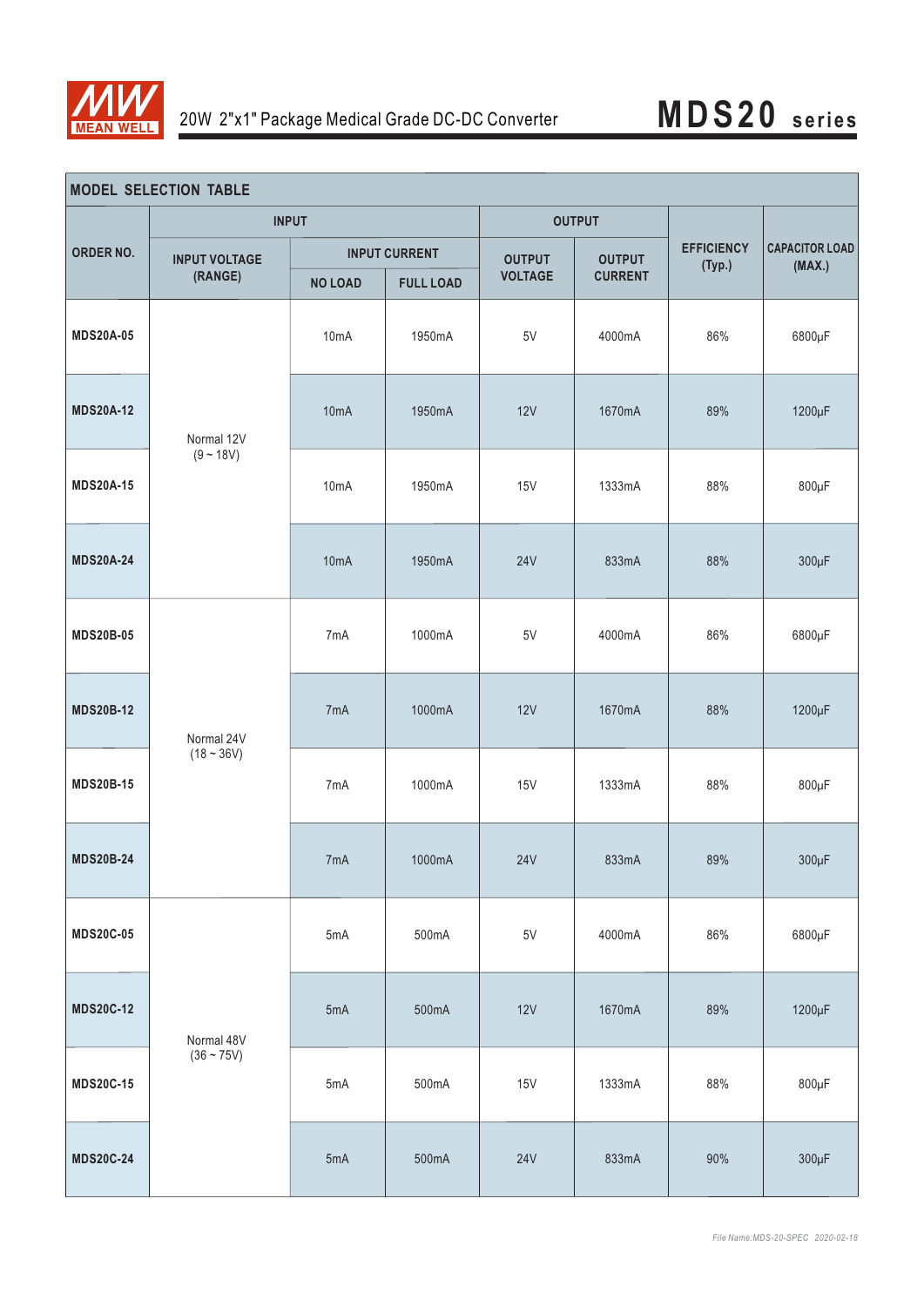

| <b>SPECIFICATION</b>                            |                                                            |                                                                                                                                                                                                                                                                                                                                                                                                                                                                                                                                                                                                                                                                                             |                 |                                                  |  |  |  |  |  |
|-------------------------------------------------|------------------------------------------------------------|---------------------------------------------------------------------------------------------------------------------------------------------------------------------------------------------------------------------------------------------------------------------------------------------------------------------------------------------------------------------------------------------------------------------------------------------------------------------------------------------------------------------------------------------------------------------------------------------------------------------------------------------------------------------------------------------|-----------------|--------------------------------------------------|--|--|--|--|--|
|                                                 | A: 9~18Vdc                                                 |                                                                                                                                                                                                                                                                                                                                                                                                                                                                                                                                                                                                                                                                                             |                 |                                                  |  |  |  |  |  |
|                                                 | <b>VOLTAGE RANGE</b>                                       | $B: 18 - 36$ Vdc<br>$C: 36 - 75$ Vdc                                                                                                                                                                                                                                                                                                                                                                                                                                                                                                                                                                                                                                                        |                 |                                                  |  |  |  |  |  |
| <b>INPUT</b>                                    | SURGE VOLTAGE (100ms max.)                                 | 12Vin models: 25Vdc, 24Vin models: 50Vdc, 48Vin models: 100Vdc                                                                                                                                                                                                                                                                                                                                                                                                                                                                                                                                                                                                                              |                 |                                                  |  |  |  |  |  |
|                                                 | <b>FILTER</b>                                              | Pi type                                                                                                                                                                                                                                                                                                                                                                                                                                                                                                                                                                                                                                                                                     |                 |                                                  |  |  |  |  |  |
|                                                 | <b>PROTECTION</b>                                          | Fuse recommended. 12Vin models: 5A delay time Type, 24Vin models: 3A delay time Type, 48Vin models: 2A delay time Type                                                                                                                                                                                                                                                                                                                                                                                                                                                                                                                                                                      |                 |                                                  |  |  |  |  |  |
| <b>OUTPUT</b>                                   | <b>VOLTAGE ACCURACY</b>                                    | ±1%                                                                                                                                                                                                                                                                                                                                                                                                                                                                                                                                                                                                                                                                                         |                 |                                                  |  |  |  |  |  |
|                                                 | <b>RATED POWER</b>                                         | <b>20W</b>                                                                                                                                                                                                                                                                                                                                                                                                                                                                                                                                                                                                                                                                                  |                 |                                                  |  |  |  |  |  |
|                                                 | <b>RIPPLE &amp; NOISE</b>                                  | Note.2 $60mVp-p$                                                                                                                                                                                                                                                                                                                                                                                                                                                                                                                                                                                                                                                                            |                 |                                                  |  |  |  |  |  |
|                                                 | LINE REGULATION Note.3                                     | ±0.5%                                                                                                                                                                                                                                                                                                                                                                                                                                                                                                                                                                                                                                                                                       |                 |                                                  |  |  |  |  |  |
|                                                 | <b>LOAD REGULATION Note.4 <math>\pm</math> 0.5%</b>        |                                                                                                                                                                                                                                                                                                                                                                                                                                                                                                                                                                                                                                                                                             |                 |                                                  |  |  |  |  |  |
|                                                 |                                                            | SWITCHING FREQUENCY (Typ.) 12Vin/24Vin:250KHz, 48Vin:300KHz                                                                                                                                                                                                                                                                                                                                                                                                                                                                                                                                                                                                                                 |                 |                                                  |  |  |  |  |  |
| <b>PROTECTION OVERLOAD</b>                      | <b>SHORT CIRCUIT</b>                                       | Protection type : Continuous, automatic recovery                                                                                                                                                                                                                                                                                                                                                                                                                                                                                                                                                                                                                                            |                 |                                                  |  |  |  |  |  |
|                                                 |                                                            | 110 ~ 180% rated output power                                                                                                                                                                                                                                                                                                                                                                                                                                                                                                                                                                                                                                                               |                 |                                                  |  |  |  |  |  |
|                                                 |                                                            | Protection type : Recovers automatically after fault condition is removed                                                                                                                                                                                                                                                                                                                                                                                                                                                                                                                                                                                                                   |                 |                                                  |  |  |  |  |  |
|                                                 | <b>UNDER VOLTAGE LOCKOUT</b>                               | 12Vin: 7.5Vdc, 24Vin: 15Vdc, 48Vin: 33Vdc                                                                                                                                                                                                                                                                                                                                                                                                                                                                                                                                                                                                                                                   |                 |                                                  |  |  |  |  |  |
|                                                 | <b>COOLING</b>                                             | Free-air convection                                                                                                                                                                                                                                                                                                                                                                                                                                                                                                                                                                                                                                                                         |                 |                                                  |  |  |  |  |  |
|                                                 | <b>WORKING TEMP.</b>                                       | $-40 \sim +90^{\circ}$ C (Refer to "Derating Curve")                                                                                                                                                                                                                                                                                                                                                                                                                                                                                                                                                                                                                                        |                 |                                                  |  |  |  |  |  |
|                                                 | <b>CASE TEMPERATURE</b>                                    | $+105^{\circ}$ C max.                                                                                                                                                                                                                                                                                                                                                                                                                                                                                                                                                                                                                                                                       |                 |                                                  |  |  |  |  |  |
| <b>ENVIRONMENT</b>                              | <b>WORKING HUMIDITY</b>                                    | 20% ~ 90% RH non-condensing                                                                                                                                                                                                                                                                                                                                                                                                                                                                                                                                                                                                                                                                 |                 |                                                  |  |  |  |  |  |
|                                                 | <b>STORAGE TEMP., HUMIDITY</b><br><b>TEMP. COEFFICIENT</b> | $-55$ ~ +125°C, 10 ~ 95% RH non-condensing                                                                                                                                                                                                                                                                                                                                                                                                                                                                                                                                                                                                                                                  |                 |                                                  |  |  |  |  |  |
|                                                 | <b>SOLDERING TEMPERATURE</b>                               | $0.03\%$ / °C (0 ~ 70°C)<br>1.5mm from case of $1 \sim 3$ sec./260 $^{\circ}$ C max.                                                                                                                                                                                                                                                                                                                                                                                                                                                                                                                                                                                                        |                 |                                                  |  |  |  |  |  |
|                                                 | <b>VIBRATION</b>                                           |                                                                                                                                                                                                                                                                                                                                                                                                                                                                                                                                                                                                                                                                                             |                 |                                                  |  |  |  |  |  |
|                                                 | <b>SAFETY STANDARDS</b>                                    | 10 ~ 500Hz, 2G 10min./1cycle, period for 60min. each along X, Y, Z axes<br>IEC60601-1(LVD) 3rd edition, EAC TP TC 004 approved                                                                                                                                                                                                                                                                                                                                                                                                                                                                                                                                                              |                 |                                                  |  |  |  |  |  |
|                                                 | <b>WITHSTAND VOLTAGE</b>                                   | I/P-O/P 4KVAC                                                                                                                                                                                                                                                                                                                                                                                                                                                                                                                                                                                                                                                                               |                 |                                                  |  |  |  |  |  |
|                                                 | <b>ISOLATION RESISTANCE</b>                                | I/P-O/P:100M Ohms / 500VDC / 25°C / 70% RH                                                                                                                                                                                                                                                                                                                                                                                                                                                                                                                                                                                                                                                  |                 |                                                  |  |  |  |  |  |
|                                                 | <b>ISOLATION CAPACITANCE (Typ.)</b>                        | 100pF                                                                                                                                                                                                                                                                                                                                                                                                                                                                                                                                                                                                                                                                                       |                 |                                                  |  |  |  |  |  |
|                                                 | <b>EMC EMISSION</b>                                        | <b>Parameter</b>                                                                                                                                                                                                                                                                                                                                                                                                                                                                                                                                                                                                                                                                            | <b>Standard</b> | <b>Test Level / Note</b>                         |  |  |  |  |  |
|                                                 |                                                            | Conducted                                                                                                                                                                                                                                                                                                                                                                                                                                                                                                                                                                                                                                                                                   | EN55011         | Class A without external components              |  |  |  |  |  |
| <b>SAFETY &amp;</b><br><b>EMC</b><br>( Note. 6) |                                                            | Radiated                                                                                                                                                                                                                                                                                                                                                                                                                                                                                                                                                                                                                                                                                    | EN55011         | N/A                                              |  |  |  |  |  |
|                                                 | <b>EMC IMMUNITY</b>                                        | Parameter                                                                                                                                                                                                                                                                                                                                                                                                                                                                                                                                                                                                                                                                                   | <b>Standard</b> | <b>Test Level / Note</b>                         |  |  |  |  |  |
|                                                 |                                                            | <b>ESD</b>                                                                                                                                                                                                                                                                                                                                                                                                                                                                                                                                                                                                                                                                                  | EN61000-4-2     | Level 1, $\pm$ 15KV air, $\pm$ 8KV contact       |  |  |  |  |  |
|                                                 |                                                            | <b>Radiated Susceptibility</b>                                                                                                                                                                                                                                                                                                                                                                                                                                                                                                                                                                                                                                                              | EN61000-4-3     | Level 1, 10V/m                                   |  |  |  |  |  |
|                                                 |                                                            | EFT/Burest                                                                                                                                                                                                                                                                                                                                                                                                                                                                                                                                                                                                                                                                                  | EN61000-4-4     | Level 1, $\pm$ 2KV                               |  |  |  |  |  |
|                                                 |                                                            | Surge                                                                                                                                                                                                                                                                                                                                                                                                                                                                                                                                                                                                                                                                                       | EN61000-4-5     | Level 1, $\pm$ 1KV Line-Line, $\pm$ 2KV Line-GND |  |  |  |  |  |
|                                                 |                                                            | Conducted                                                                                                                                                                                                                                                                                                                                                                                                                                                                                                                                                                                                                                                                                   | EN61000-4-6     | Level 1, 10Vrms(e.m.f.)                          |  |  |  |  |  |
| <b>OTHERS</b>                                   | <b>MTBF</b>                                                | 1016Khrs MIL-HDBK-217F(25 $\degree$ C)                                                                                                                                                                                                                                                                                                                                                                                                                                                                                                                                                                                                                                                      |                 |                                                  |  |  |  |  |  |
|                                                 | <b>DIMENSION (L*W*H)</b>                                   | 50.8*25.4*12mm (2*1*0.47 inch)                                                                                                                                                                                                                                                                                                                                                                                                                                                                                                                                                                                                                                                              |                 |                                                  |  |  |  |  |  |
|                                                 | <b>CASE MATERIAL</b>                                       | UL94V-0 plastic case                                                                                                                                                                                                                                                                                                                                                                                                                                                                                                                                                                                                                                                                        |                 |                                                  |  |  |  |  |  |
|                                                 | <b>PACKING</b>                                             | 30g; 18pcs/per tube, 432pcs/24 tube max./carton                                                                                                                                                                                                                                                                                                                                                                                                                                                                                                                                                                                                                                             |                 |                                                  |  |  |  |  |  |
| <b>NOTE</b>                                     |                                                            | 1.All parameters are specified at normal input(A:12Vdc, B:24Vdc, C:48Vdc), rated load, 25°C 70% RH ambient.<br>2. Ripple & noise are measured at 20MHz by using a 12" twisted pair terminated with a 0.1µf & 47µf capacitor.<br>3. Line regulation is measured from low line to high line at rated load.<br>4. Load regulation is measured from 0% to 100% rated load.<br>5.2xMOPP base on a working voltage of 250Vac between Primary to Secondary.<br>6. The final equipment must be re-confirm that it still meet EMC directives. For guidance on how to perform these EMC tests, please<br>refer to "EMI testing of component power supplies."(as available on http://www.meanwell.com) |                 |                                                  |  |  |  |  |  |